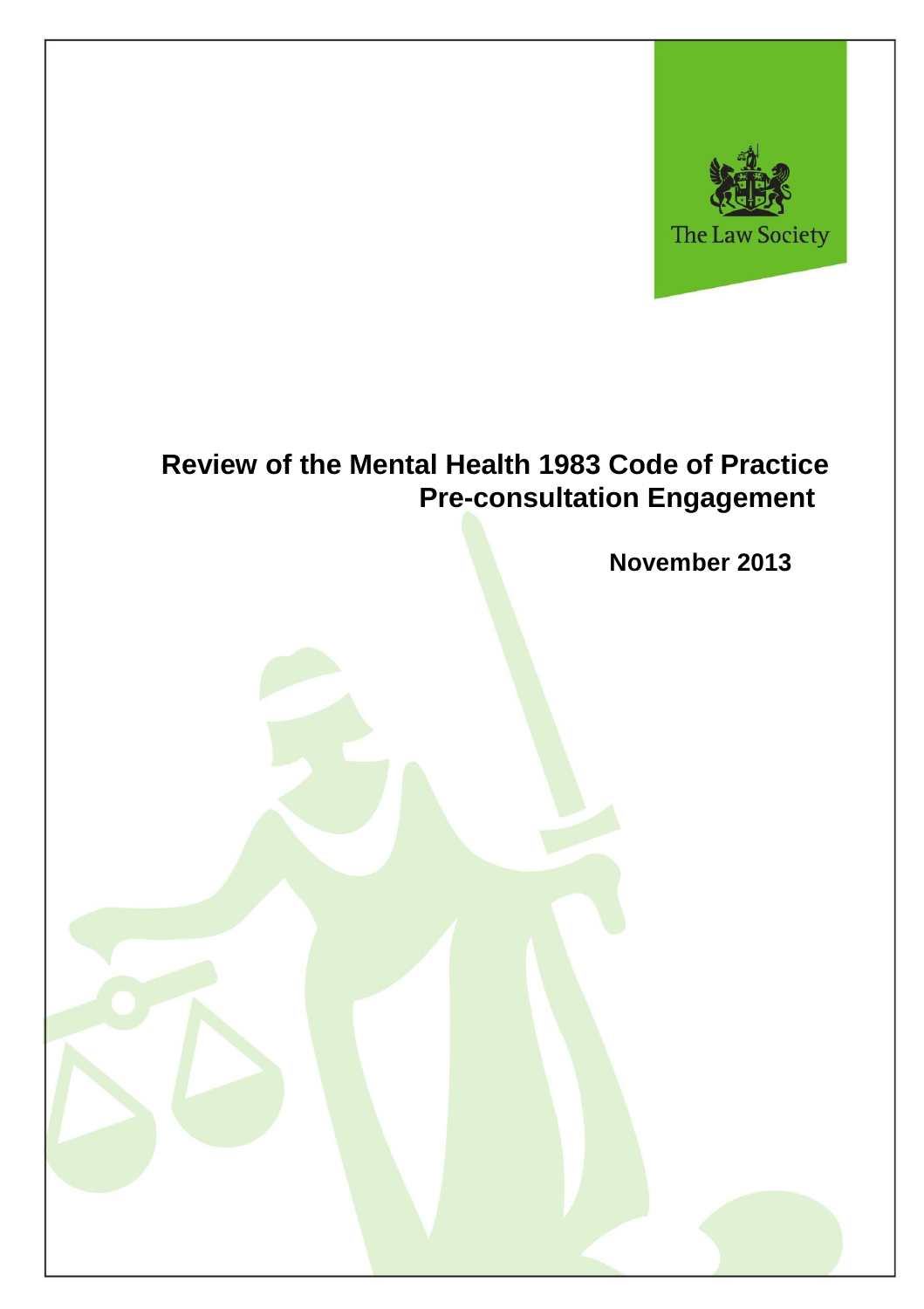#### **Introduction**

The Law Society of England and Wales is the independent professional body, established for solicitors in 1825, that works globally to support and represent its 166,000 members, promoting the highest professional standards and the rule of law.

This response has been prepared by the Society's Mental Health and Disability Committee. The Committee is made up of lawyers practising in the fields of disability discrimination, mental health, mental capacity and community care for claimants and respondents and includes members from other professions and organisations in the field.

The Society agrees that the current Code of Practice to the Mental Health Act 1983 ('the Code') is ripe for revision. This is crucial in order to ensure the Act and subsequent legislation, most importantly the Mental Capacity Act 2005 (MCA 2005) are in practice capable of ensuring the safety and protection of those it was aimed to assist. The engagement paper correctly identifies that serious lessons about the current effectiveness of safeguards must be learnt from Winterbourne View. This is therefore a valuable opportunity to ensure that professionals are provided with clarity as to best practice and importantly, that service users and their carers are aware of what they should expect from mental health services and professionals. We expect to see a more digestible and accessible Code for this purpose.

Importantly, since the last version of the Code in 2008 the UK has ratified the UN Convention on the Rights of Persons with Disabilities (UNCRPD). We are keen that the revised Code reflects the UNCRPD's supportive approach to decision making and emphasis on the presence of effective access to safeguards such as advocacy and independent reviews of treatment and detention.

Also, the Equality Act 2010 requires health trusts and NHS bodies commissioned to provide services for detained patients to comply with the public sector duty (section 149) in relation to planning services and devising policies for people who are detained under the Mental Health Act 1983. This includes having due regard to the need to remove or minimise disadvantages suffered by persons who share a relevant protected characteristic.

They must also make reasonable adjustments to their provisions, criteria and practices to accommodate people with mental health conditions (section 20).It is important that staff and policy makers are adequately trained and understand their obligations under the Equality Act and the Code should play its part in this.

Below we detail our general comments on those aspects of the Code upon which we have the expertise to comment and which have been identified to require substantial revision. This is followed by discussion of other areas of the Code we believe also require urgent revision.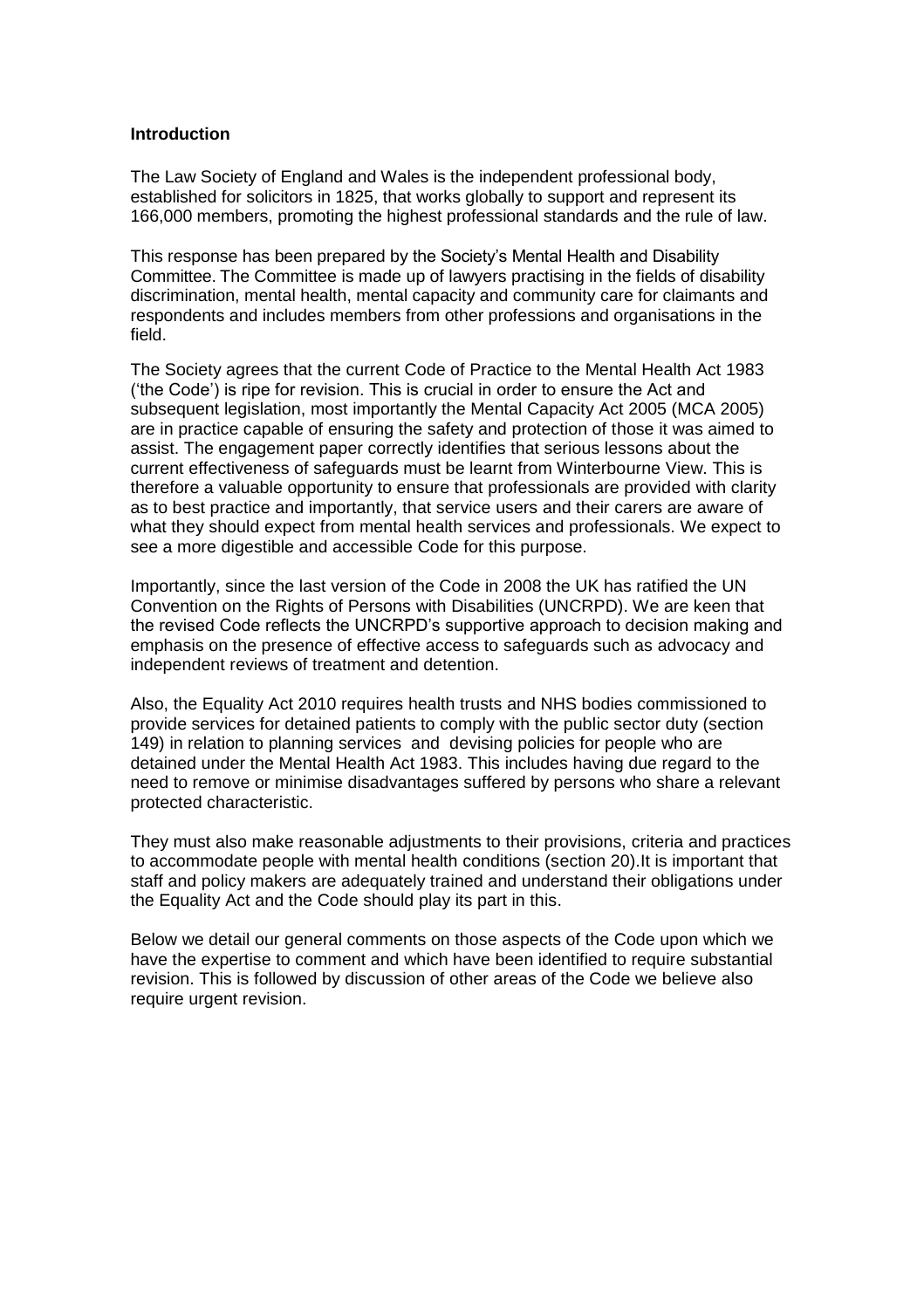## **1. Advocacy, wishes expressed in advance and legal representation**

## *Advocacy*

The Code should emphasise the need for the complete independence of advocacy services from providers of care. This may require explicit guidance on what independence means in this context. Advocacy services cannot and should not be commissioned by independent hospitals as the danger of conflicts of interest that ultimately damage the wellbeing of patients is high. The Code should make this clear.

In practice there are sometimes difficulties in advocates gaining access to detained patients in the place where they are actually detained and this was a particular hallmark of the advocate experience at Winterbourne View. The experience of our members suggest that advocates sometimes have considerable difficulty in accessing wards, perhaps where a complaint has been raised. Staff should be advised in the Code to allow reasonable access to advocates to the immediate place of detention and this may mean they need to be trained in the role of the advocate.

Consideration should also be given to the review of the provisions on how a patient who lacks capacity to request access to IMHA might still be provided with one. This may be resolved by the operation of a system where appointments are recommended by default<sup>1</sup>. A person may be able to withdraw but if an appointment is made it guarantees knowledge of, and access to this important service.

When people are subject to CTOs it is much harder for them to have access to advocacy services and yet often these are the patients who really need advocacy, as they may be isolated and may lack capacity to make some decisions about their care. This is particularly around issues of medication in the community.

Currently, section 2.11 of the Code provides guidance on the factual and legal grounds for detention and use of CTOs. In Chapter 20 the Code confirms the need to inform a patient about the availability of advocacy as soon as a patient goes on to a CTO. This information should also be provided whenever a CTO is renewed and perhaps, this should also include the need to provide information about IMHAs in addition to other information.

Given the provisions in 23.37 and following, it would be helpful for this part of the Code to state that patients should be informed of their right to have an advocate present (by the responsible clinician) when medical treatment is being discussed.

#### *Wishes in advance*

 $\overline{\phantom{a}}$ 

For patients who are detained one of the key issues is the fact that, save in emergencies, ECT cannot be given to a patient who lacks capacity if the patient has made an advance decision refusing ECT. It is quite hard to find this in the Code at present. It would be helpful if this could be made more prominent.

It would also be useful to have a template of an advance statement for people to view. This might provide greater clarity as to the nature of advance decisions and encourage take up.

 $^{1}$  http://www.publications.parliament.uk/pa/cm201314/cmselect/cmhealth/584/58406.htm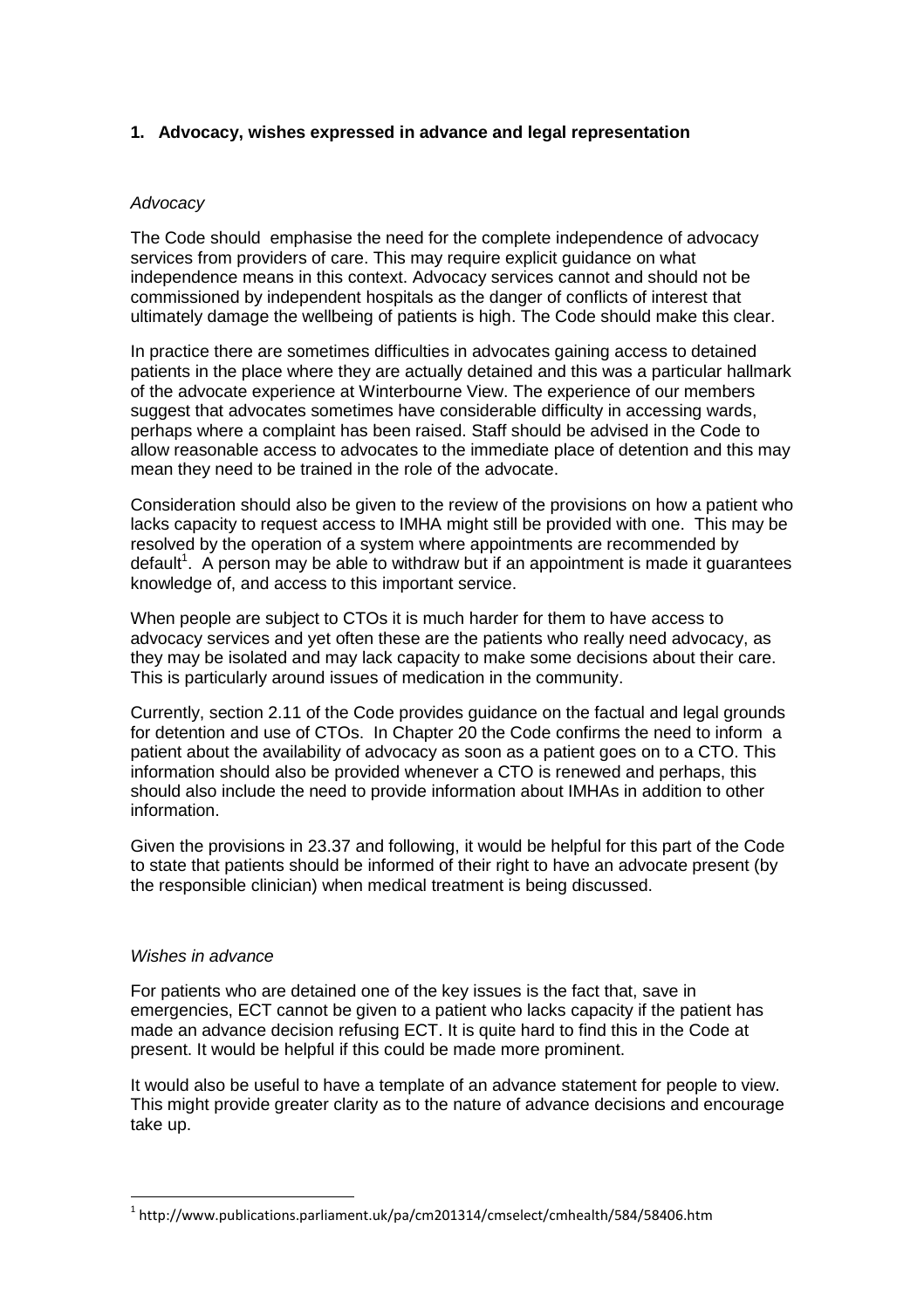#### *Legal Representation*

The Code currently provides no guidance or signposting to assist access to legal representation. It would be useful for the Code to spell out in more detail exactly what information should be given to the patient about their rights and how best to access to legal representation i.e an up to date list of all the solicitors /firms with legal aid contracts in the area and their contact details.

It would be helpful for there to be new pro forma letters about access to lawyers that attaches a list of current providers. This would mean amending the existing paragraph 32.5 or paragraph 2.18. Additionally, guidance on facilitating private and confidential communication between patients and their legal representatives and/or advocates is also necessary and this should include telephone communication.

The Code should also specify that it is presumed that legal representatives will have access to **all** medical notes and records as they cannot represent their clients adequately without access to these. We are aware that currently there are serious problems in accessing the full medical history of patients (electronic and paper files). A paragraph to this effect might also include an observation that legal representatives will need to review/check conditions of detention such as seclusion, restraint and medication. See also our comments on working with the Tribunal.

# **2. The use of physical restraint, mechanical restraint, medication and seclusion**

The UN Rapporteur on torture and other cruel, inhuman and degrading treatment or punishment has for the first time published a report in February 2013 which identifies the State's obligations to regulate, control and supervise health-care practices with a view to preventing mistreatment under any context.

In order to safeguard against mistreatment every provider needs to give adequate staff training on non-discriminatory practices and human rights as well as having robust complaints procedures that are easily accessible to patients and their families. It also requires that those people who are in a psychiatric hospital have adequate access to physical health care if they need it. $<sup>2</sup>$ </sup>

## *Physical Restraint*

The starting point is that restraint itself is not treatment and it can amount to a breach of Article 3 if used disproportionately and unnecessarily in a healthcare setting – see Bures v Czech Republic<sup>3</sup>. This needs to be made explicit in the Code and Chapter 15 needs to be reviewed in the light of this, especially in times of austerity where under

 $\overline{2}$ 

*[http://www.ohchr.org/Documents/HRBodies/HRCouncil/RegularSession/Session22/A.H](http://www.ohchr.org/Documents/HRBodies/HRCouncil/RegularSession/Session22/A.HRC.22.53_English.pdf) [RC.22.53\\_English.pdf](http://www.ohchr.org/Documents/HRBodies/HRCouncil/RegularSession/Session22/A.HRC.22.53_English.pdf)*

<sup>3</sup> [http://hudoc.echr.coe.int/sites/eng/pages/search.aspx?i=001-113812#{"itemid":\["001-113812"\]}](http://hudoc.echr.coe.int/sites/eng/pages/search.aspx?i=001-113812%23%7b%22itemid%22:%5b%22001-113812%22%5d%7d)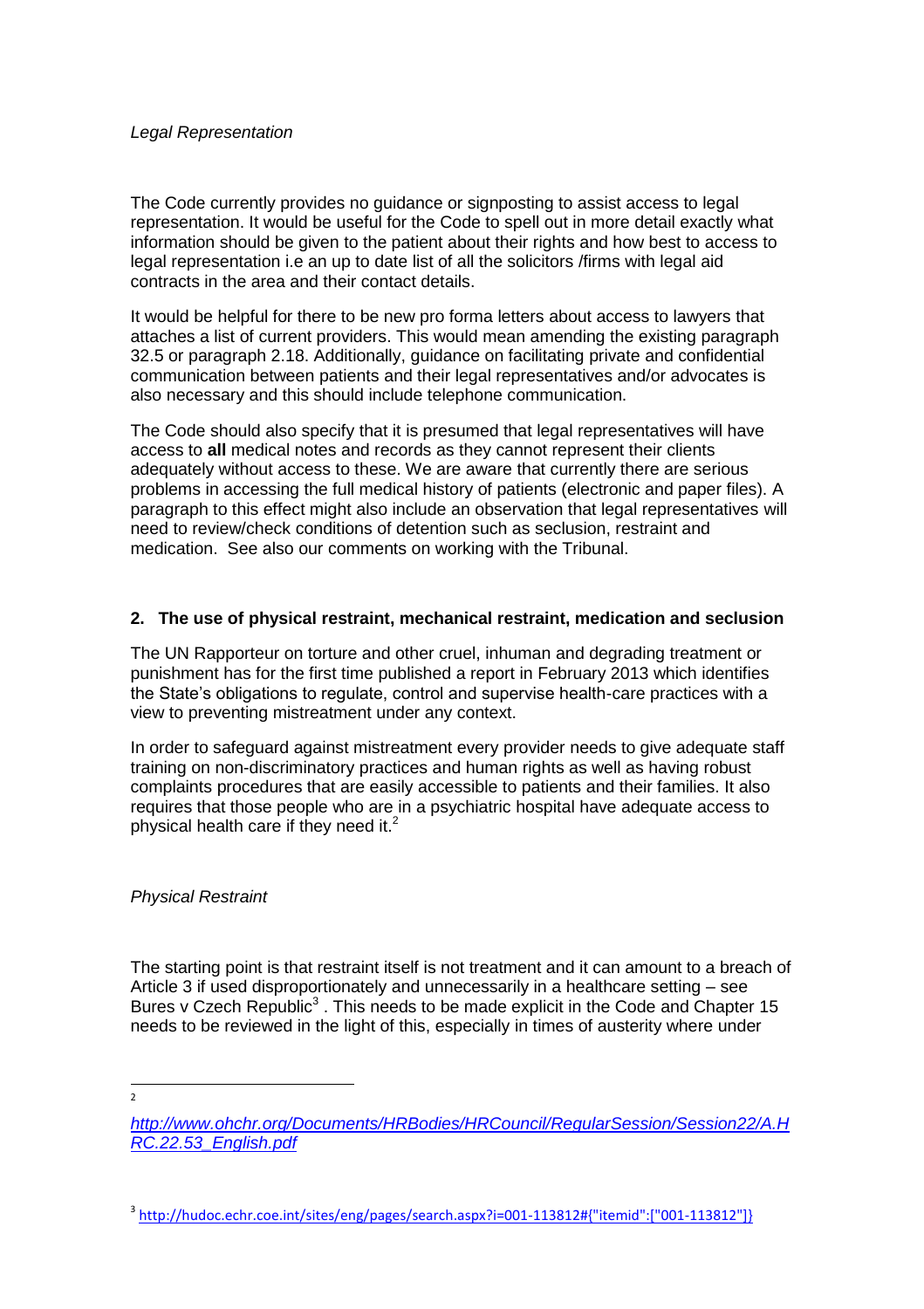staffing may lead to increased use of restraint. Guidance should refer to the need for adequate staffing levels.

One of the difficulties is the plethora of guidance from various sources about methods and standards to be followed if restraint is used. We believe it would be of great benefit to staff if the guidance could be distilled into practical points about the use of restraint which should always emphasise that the use of restraint is an option of last resort.

We would also suggest that the Code states that if restraint is to be used, individuals should be given access to an IMHA. This is a recommendation of the Serious Case Review at Winterbourne View.

We are also aware of issues that have been highlighted by the CQC and other organisations regarding asking police to deal with challenging behaviour on inpatient wards and the use of tasers by the police. This should be addressed in Chapter 15.

#### *Medication*

Since the 2008 Code of Practice there have been a number of cases dealing with medication without consent most recently the case of [X v Finland](http://hudoc.echr.coe.int/sites/eng/pages/search.aspx#{%22appno%22:[%2234806/04%22],%22itemid%22:[%22001-111938%22]})<sup>4</sup>. As such, it would be helpful to move the general points in paragraph 23.37 up to the beginning of the Chapter to promote the rights of patients and to include more detail on the requirements of Article 8 ECHR.

Chapter 23 is really quite hard to follow and it might benefit from illustrations or separating all the provisions relating to medication from other treatments.

The different statuses of patients subject to the Mental Health Act could be designated as follows:

- Compliant capacitated
- Compliant incapacitated
- Non compliant capacitated
- Non-compliant incapacitated

This might be a way to better illustrate the different legal positions that can exist.

With regard to Chapter 24 and SOADs, research by Professor Phil Fennell's suggests that they do not often differ in their views. Their particular attention should be drawn to the requirements of Article 8 (see *X v Finland)*) and the protection that they provide, particularly for patients who lack capacity, and the need to scrutinise the treatment plan. For anyone who is assessed to lack capacity and is meeting a SOAD, support of an IMHA should be recommended.

Chapter 6 on 'the appropriate medical treatment test for mental disorders' is quite a lengthy and confusing chapter. There should be reference to medicating within BNF limits in the context of what is appropriate treatment. Additionally the guidance should

<sup>4</sup> <http://www.bailii.org/eu/cases/ECHR/2012/1371.html>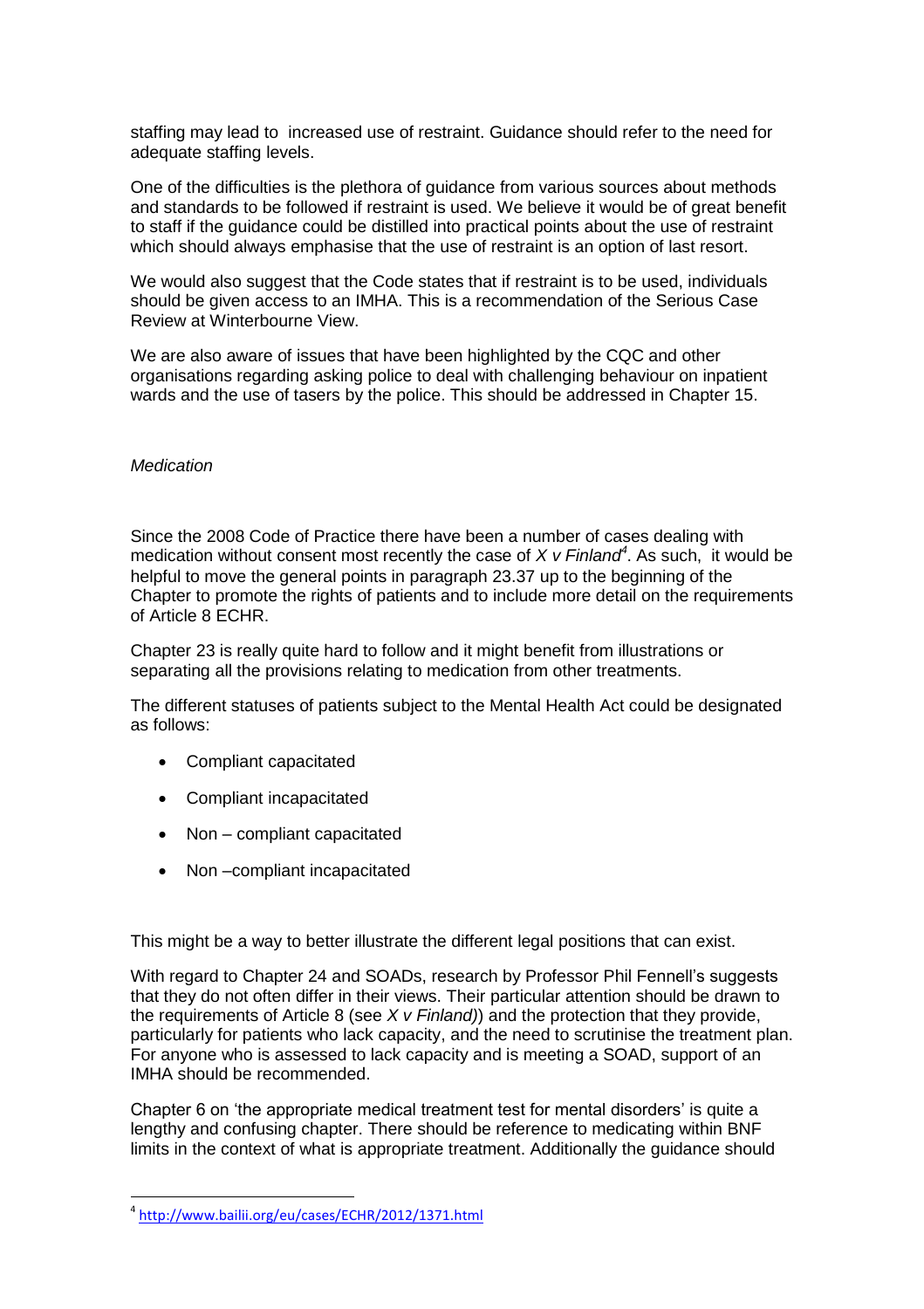give greater weight to the patient's concerns and views than currently in the light of the UNCRPD.

The Guidance could usefully refer to the comments in *DL-H v Devonshire Partnership NHS Trust and the Secretary of State for Justice<sup>5</sup>* and *DL-H v Partnerships in Care and Secretary of State for Justice<sup>6</sup>* :

*"NICE has issued Clinical Guidance No 77 on Antisocial Personality Disorder: Treatment, Management and Prevention. As it recognises: 'This guideline draws on the best available evidence. However, there are significant limitations to the evidence base, notably a relatively small number of randomised controlled trials (RCTs) of interventions with few outcomes in common.' Central to the Guidance is the patient's involvement: 'Treatment and care should take into account people's needs and preferences. People*  with antisocial personality disorder should have the opportunity to make informed *decisions about their care and treatment, in partnership with their healthcare professionals.'*

*32. This presents a problem when patients refuse to engage in treatment. Some may argue that there is no treatment available. Whether or not they adopt this tactic, Dr Parker told the tribunal that historically patients who are not discharged by a tribunal thereafter accept treatment.* 

*33. This presents a danger for tribunals. It arises from the way that medical treatment is defined in section 145. That definition is sufficiently broad to include attempts by nursing staff to encourage the patient to engage by taking what the NICE Guidance calls 'a positive and rewarding approach [which] is more likely to be successful than a punitive approach in engaging and retaining people in treatment.' This is not difficult to satisfy. That produces the danger that a patient for whom no appropriate treatment is available may be contained for public safety rather than detained for treatment. The solution lies in the tribunal's duty to ensure that the conditions for continued detention are satisfied. The tribunal must investigate behind assertions, generalisations and standard phrases. By focusing on specific questions, it will ensure that it makes an individualised assessment for the particular patient. What precisely is the treatment that can be provided? What discernible benefit may it have on this patient? Is that benefit related to the patient's mental disorder or to some unrelated problem? Is the patient truly resistant to engagement? The tribunal's reasons then need only reflect what it did in the inquisitorial and decision-making stages.* 

*34. In this case, the tribunal merely recorded: 'We accept the opinion of Dr Parker that continued treatment in hospital provides alleviation or prevention of a deterioration in his condition. Appropriate medical treatment is available on C Ward with the hope that he will begin to engage in treatment.' That is too general to deal with the issue and it ignores evidence to the contrary. It begged the question of whether the patient could be persuaded to engage. It is correct that Dr Parker set out in two reports details of the treatment that was available for the patient. Their effectiveness would depend on the patient's co-operation. On this, the patient's staff nurse gave evidence that the patient*  was hostile to the nurses and that there was no nursing input unless he asked for it. *The nurse doubted whether the patient was getting any benefit from being on his ward. The tribunal did not refer to that evidence"*

l

<sup>&</sup>lt;sup>5</sup> [2010] UKUT 102 (AAC)

<sup>6</sup> [2013] UKUT 500 AAC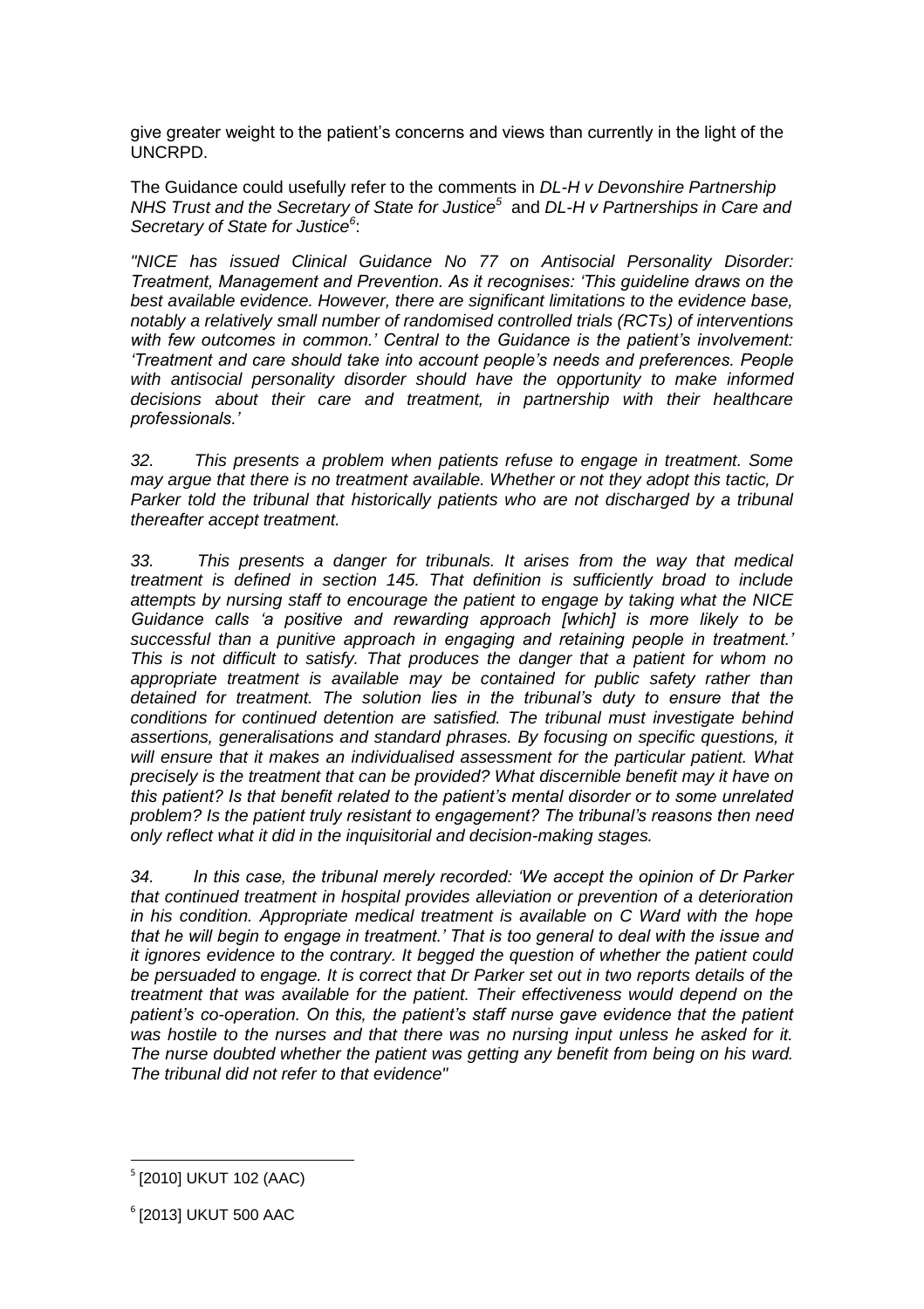#### *Seclusion*

As a result of the outcome of the case of *Munjaz v United Kingdom*<sup>7</sup> hospitals may mistakenly believe that they do not have to follow the detailed guidance about seclusion. It would therefore be helpful to spell out clearly that this guidance should be followed and that this is the template for any use of seclusion unless there can be justification from departing from it.

The Code should also acknowledge that the Equality Act duty to make reasonable adjustments applies to seclusion. Access to an IMHA should be underlined in this context if prolonged seclusion is to be used as a last resort.

#### **3. Decisions to hold and detain people, in police custody or hospital, and how reviews of detention take place**

It would be helpful to head up the guidance in Chapter 10 with a statement about the importance of the guiding principles of the Code and joint working. This is because the impact of entry by warrant and the involvement of police is potentially extremely distressing and discriminatory. It is the experience of our members that people are unnecessarily traumatised by entry into their home when concerns could have been resolved without resorting to a warrant.

Police stations continue to be over used as a place of safety under section 136, despite the Guidance which stipulates that it is a location of last resort. It should be pointed out that HealthTrust's should be providing adequate healthcare locations for places of safety. Keeping a person in a cell without access to mental health care can be a breach of Article 3. Following the judgment in *MS v UK<sup>8</sup>* we believe time limits should be set in the Code limiting the period that a person can spend in police custody if detained under section 136 out of the total 72 hours allowed. In our opinion 24 hours is the absolute maximum. Full recognition should be had of the recent report from the Care Quality Commission and HMIP in this regard<sup>9</sup>. The Royal College of Psychiatrists have section 135 commissioning guidance which states that an assessment of the detainee should be made within 3 hours.

## **4. How Community Treatment Orders (CTOs) work**

The 2008 version of the Code was introduced at a time when the provisions introducing community treatment orders had just been introduced, in November 2008, by virtue of the MHA 2007. Therefore, while it sets out the statutory arrangements and the intended purpose of the provisions, it is not informed by experience of how these operate in practice. There are a number of issues which it would in particular be useful to address:

<sup>7</sup> [http://hudoc.echr.coe.int/sites/eng/pages/search.aspx?i=001-112198#{"itemid":\["001-112198"\]}](http://hudoc.echr.coe.int/sites/eng/pages/search.aspx?i=001-112198%23%7b%22itemid%22:%5b%22001-112198%22%5d%7d%20)

<sup>&</sup>lt;sup>8</sup> <http://www.bailii.org/eu/cases/ECHR/2012/804.html>

<sup>&</sup>lt;sup>9</sup> <http://www.hmic.gov.uk/media/a-criminal-use-of-police-cells-20130620.pdf>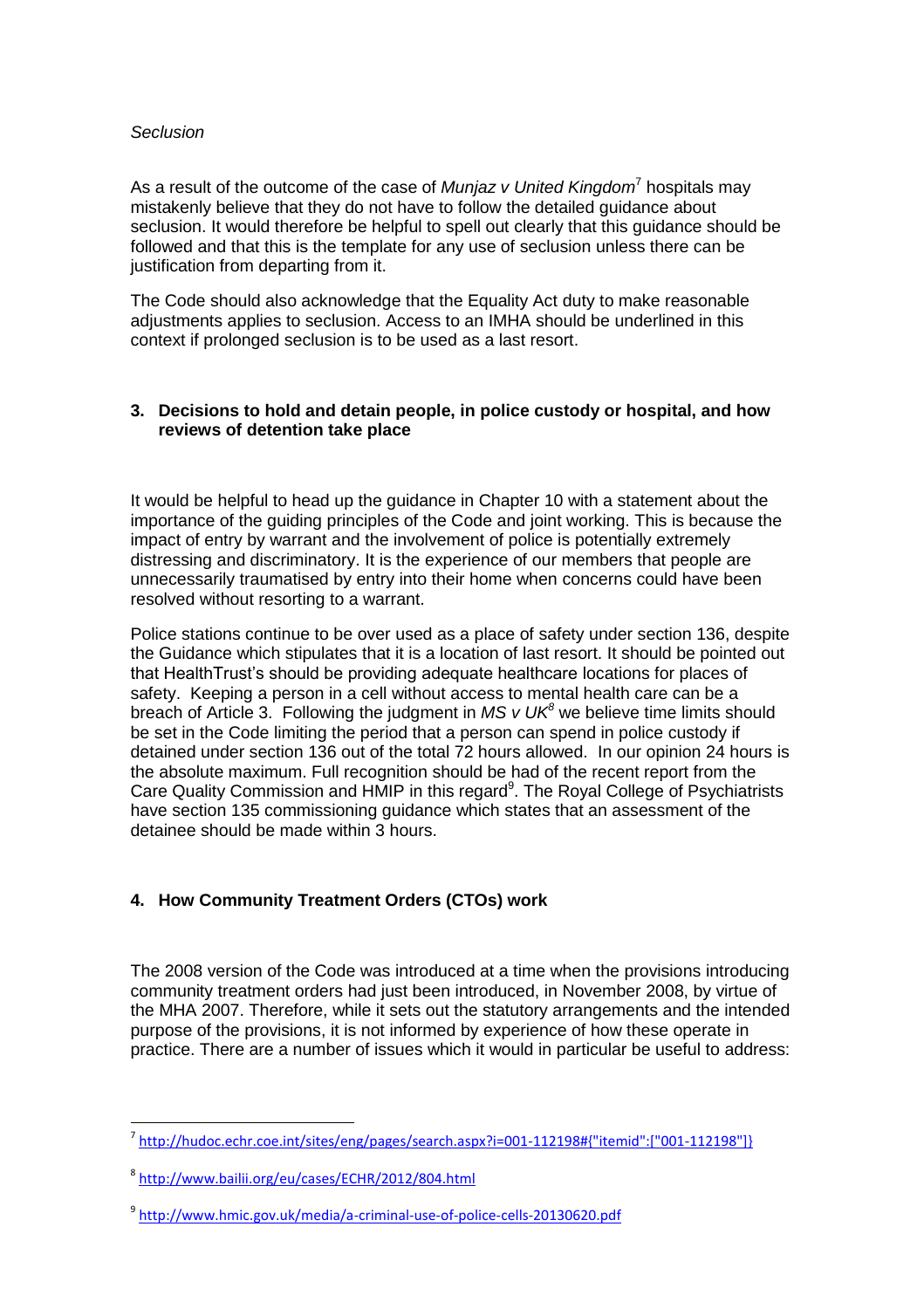Para 28.5 of the code confirms that CTOs are principally aimed at preventing the "revolving door" scenario and the prevention of harm which could arise from relapse. This option is said to be suitable where swift, compulsory recall is likely to be necessary. Anecdotal evidence suggests however that operating the recall provisions under s17A is no swifter or less burdensome than procuring a section 3 for a discharged patient, raising a query regarding the "necessity" for the power of recall to be available in case of relapse (under s17A(5)(d)).

Further, the study, "Community treatment orders for patients with psychosis (OCTET): a randomised controlled trial" (March 26, 2013), found no difference in subsequent hospital re-admissions between those discharged and those subject to CTOs.

The CQC review, Monitoring the Mental Health Act in 2011/2012, confirms one issue that has arisen – that there is lack of clarity around when a CTO will have served its purpose and when and how patients will be discharged. Given that it will be considered effective where a patient is settled and engaged with treatment, the review states "this creates something of a double-bind in terms of discharge criteria, as it is not clear how a patient could ever demonstrate that they were ready to remain in the community without being subject to a CTO".

In addition, Chapters 23 and 24 are unclear about the operation of the treatment provisions in the MHA in relation to community patients. In particular, whilst it discusses the purpose of the conditions that may be imposed under s17A (under 25.29 to 25.35: to ensure that the patient receives medical treatment for mental disorder; prevent a risk of harm to the patient's health or safety; protect other people) it is not made clear whether it is possible to use conditions to compel treatment (although this appears not to be the case from the table under Chapter 23).

Anecdotally, there is some misunderstanding amongst patients that they remain under compulsion whilst on a CTO and will be recalled automatically if they do not consent to treatment. The CQC review also confirmed that the consequences of breach, and criteria for recall, were unclear: ie. That a patient will not be recalled for breach of conditions alone (other than the mandatory conditions to submit to examination), without evidence of risk of harm (17E(1)). Some more detailed explanation of the legal powers, and some examples from practice, would be useful.

#### **5. How the Code applies to children and young people**

Chapter 36 of Code of practice to the Mental Health Act 1983 ("the MHA Code") provides essential information to mental health professionals on the legal framework for the admission and treatment of children and young people in need of psychiatric inpatient care. In the past this has been a neglected area. For example the Report of the Expert Committee on the Review of the Mental Health Act 1983 (November 1999) noted that 'the law relating to the treatment of children suffering from mental disorder is in need of clarification" and that it created "a climate of uncertainty". Although some positive changes in relation to children and young people were introduced by the Mental Health Act 2007, such as the age appropriate environment duty (section 131A), significant uncertainties remain. As the MHA Code notes, "the legal framework governing the admission to hospital and treatment of children is complex". While on the whole Chapter 36 of the MHA Code provides very helpful guidance for professionals, some parts are insufficiently explained and/or are out of date – four key areas of concern are set out below.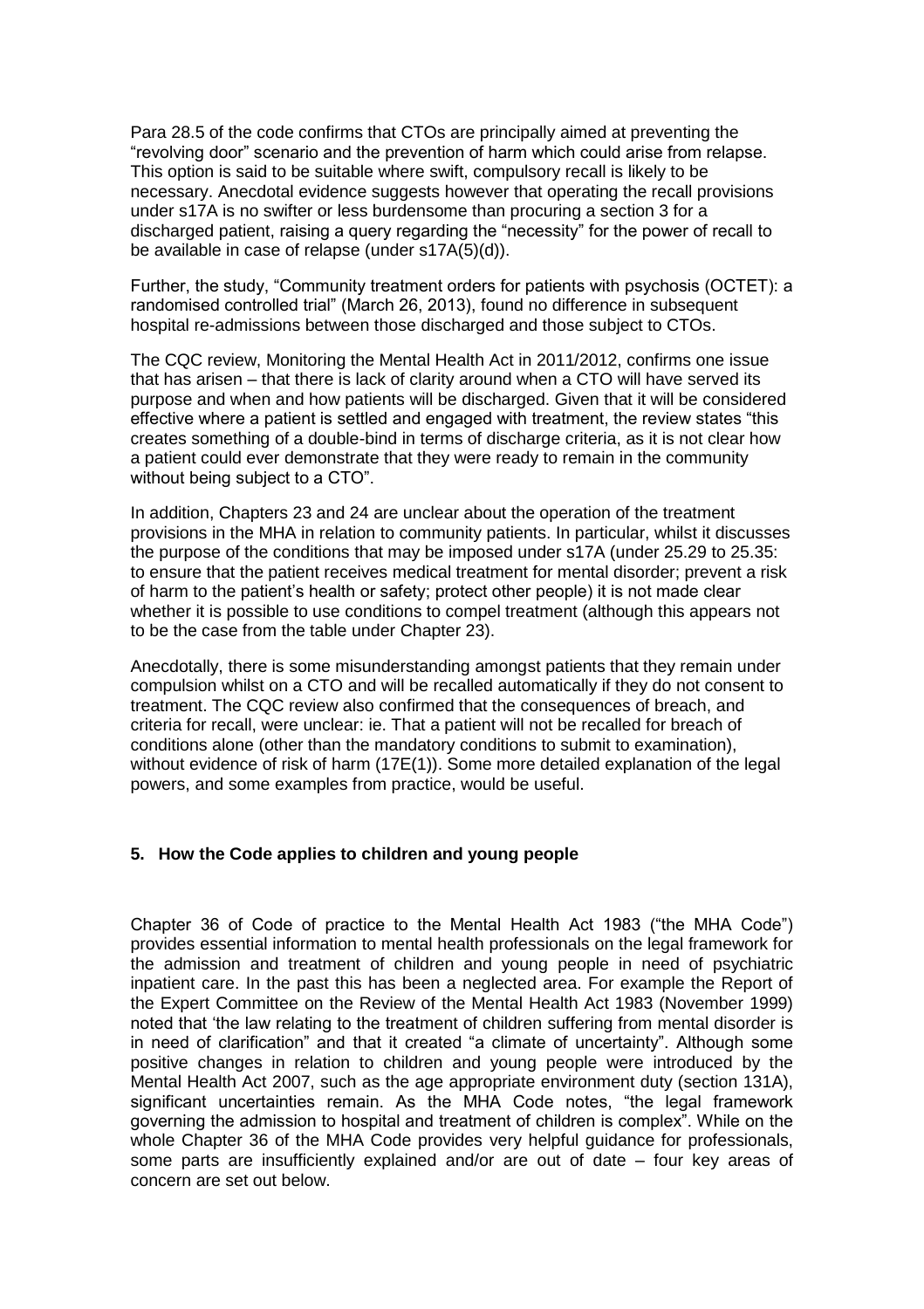## *Deprivation of Liberty*

Although the text of the MHA Code does not explicitly state that parents can authorise the deprivation of liberty of their child, this is implied (see for example the discussion in paragraphs 36.25 and 36.26). It is also made clear in the flow chart "Informal treatment of 16 and 17 year olds".

The MHA Code will need to be revised to make clear that parental consent cannot authorise deprivation of liberty in the light of *RK v BCC and others<sup>10</sup>* .

# *The overwhelmed young person*

The MHA Code refers to situations where a young person "has capacity but does not consent (for whatever reason, including being overwhelmed by the implications of the decision)…"(36.23) and "has capacity to consent (as defined by the MCA) but for some other reason is not capable of consenting, for example because they are overwhelmed by the implications of the decision" (36.37). There is no reference to the authority for these statements. Furthermore, stating that a young person has capacity under the MCA but is not capable of consenting is confusing.

The concept of the "overwhelmed" young person and its implications for decisionmaking therefore requires further explanation.

## *The zone of parental control*

This is a new concept introduced by the MHA Code. Making clear that there will be limits to the kind of decisions that parents can make in relation to their child is an important point (for example, as the Court of Appeal decision noted above, parents cannot authorise the detention of their child). However there are problems with the "zone of parental control".

Although the MHA Code states that the "zone of parental control" derives largely from the jurisprudence of the European Court of Human Rights, the only case it cites is that of *Nielsen v Denmark* 1989, a case dating back over 20 years and one that "far from limiting parental authority, recognised that it extended to allowing a 12-year old child to be locked up for several months in a closed psychiatric ward" (Brenda Hale, Mental Health Law, 5<sup>th</sup> edition, Sweet and Maxwell 2010 p.92). As another commentator suggests, this zone "is an attempt to encapsulate the idea enunciated in 1969 by Lord Denning in *Hewer v Bryant"* where Lord Denning referred to parental control as being a "dwindling right" which "starts with a right of control and ends with little more than advice"<sup>11</sup> The revised MHA Code should provide further explanation of the source, meaning and application of this concept.

 $\overline{\phantom{a}}$ <sup>10</sup> *[2011] EWCA Civ 1305*

 $11$  (Phil Fennell, Mental Health Law and Practice,  $2<sup>nd</sup>$  edition, Jordans 2011, p. 417).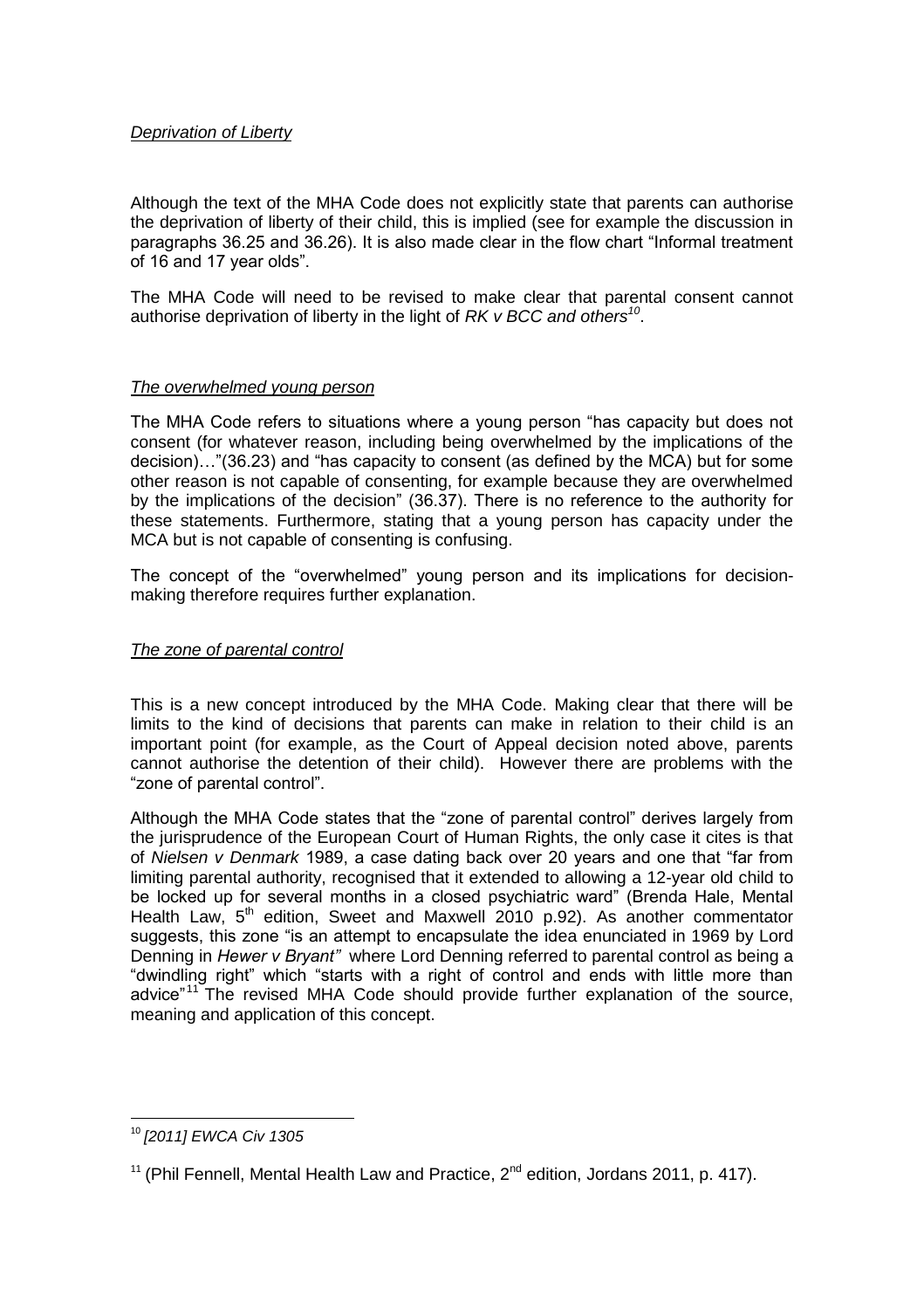#### *Assessing Gillick competence*

For children under 16, professionals will be required to assess whether they are competent to make decisions concerning their admission and treatment. Whereas for those aged 16 and over, the MCA 2005 and its accompanying Code of Practice provide extensive guidance on assessing a person's capacity, there is very little guidance on assessing "Gillick competence". The revised MHA Code should include such guidance.

One approach would be to refer to section 3 of the MCA 2005 which sets out when a person is unable to make a decision. These factors can be a useful means of assessing a child's ability to decide even though the reason for a child not being able to make a decision may be due to a lack of maturity rather than "an impairment of, or disturbance in the function of the mind or brain" as set out in section 2 of the MCA 2005.<sup>12</sup>

#### **8. How the Mental Health Act works, and could work better, with the Mental Capacity Act and Deprivation of Liberty Safeguards**

The interface issues with the MHA 1983 and decision making as to the least restrictive regime which should operate for the incapacitated, compliant patient is a difficult area for decision makers and tribunals considering appeals against MHA detention. Charles J has provided some recent guidance in the recent case heard in the Upper Tribunal in the case of *AM v SLAM and DH<sup>13</sup> .*

Applying AM, AMHPs may well find themselves having to choose between admission of an incapacitated compliant patient under the MHA or DOLS and this involves them in making a fact-sensitive judgment as to which would provide the best and least restrictive route to ensure that the treatment and/or assessment required can be given.

What this case reveals is the complexity of the overlapping regimes for deprivation of liberty and the difficulties faced by Approved Mental Health Professionals and doctors in applying the law. The Code can and should give more practical guidance to professionals on how best to decide on the most appropriate regime.

## **9. How the Mental Health Tribunal works and could be better understood**

This section will require consideration of the judgment in *MH v UK*<sup>14</sup>. Full compliance with the judgment may require amendments to s. 68 MHA. In the meantime amendments to the could be made to Chapter 30 to provide for an assessment of the patient's capacity to decide whether to apply to a Tribunal in all section 2 and 3 cases and a referral in the case of those without capacity.

 $12$  See the discussion in Richard Jones, Mental Health Act Manual, 16<sup>th</sup> edition, Sweet and Maxwell, 536)

<sup>13</sup> [2013] UKUT 0365 (AAC)

<sup>&</sup>lt;sup>14</sup> [http://hudoc.echr.coe.int/sites/eng/pages/search.aspx?i=001-113812#{"itemid":\["001-113812"\]}](http://hudoc.echr.coe.int/sites/eng/pages/search.aspx?i=001-113812%23%7b%22itemid%22:%5b%22001-113812%22%5d%7d%20)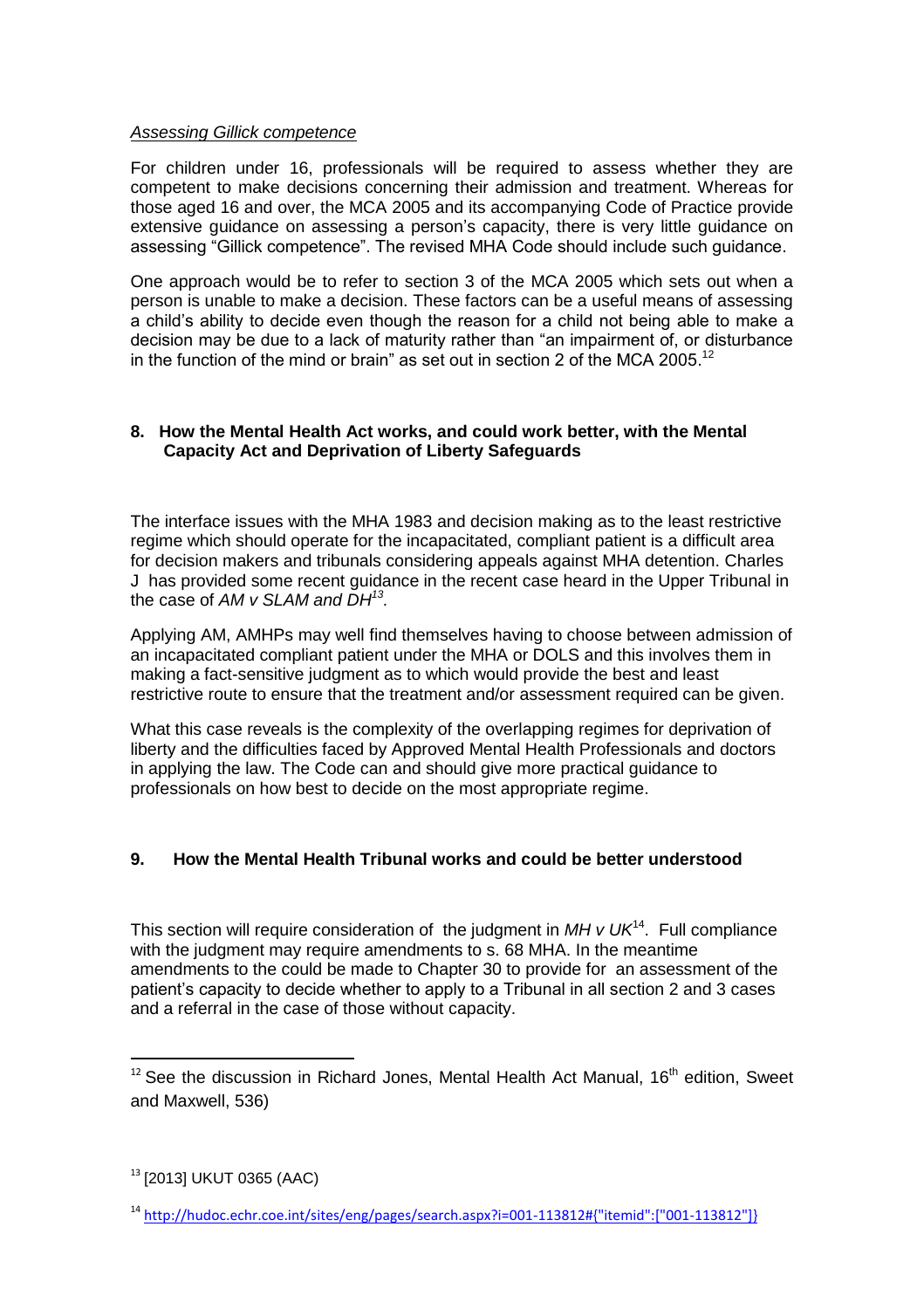Paragraphs 32.7 and 32.8 deal with making patient records available to legal representatives and independent psychiatrists. This does not address the widespread difficulty in ensuring that representatives and experts gain access to all records given that these may be stored in a variety of ways, for example paper or electronic records. One of our members was recently alerted to an issue in one London Trust where a consultant was very concerned about the piecemeal approach to disclosure which could result in material emerging in reports that the patient's representative had not seen because they have only been given sight of part of the records. This is a relatively recent problem, but it is a growing problem for the Tribunal judiciary as well as representatives, as more Trusts rely on electronic records. Guidance within the Code could be very helpful.

The Code should also advise hospital staff of the need to ensure applications are forwarded to the Tribunal Service immediately if these are given by the patient to staff. This concern follows the decisions in *Modaresi v SSH<sup>15</sup>* (where patient was considered to have missed a deadline because the Trust did not send in the application on time.

In that case Lady Hale referred in clear terms to the Code:

*The Mental Health Act 1983 Code of Practice (Department of Health, 2008) reminds hospitals that patients must be told, both orally and in writing, of their right to apply to the tribunal and how to do so (para 2.17). This is a statutory duty under section 132(1) of the Act. The Code also advises that hospital managers should ensure that patients are offered assistance to make an application to the tribunal (para 2.18). It would be helpful if the Code were also to advise that the hospital should ensure that tribunal applications which are given to hospital staff are transmitted to the tribunal without delay. A detained patient is in no position to ensure that her application reaches the tribunal unless the hospital affords her the facilities for it to do so.*

We would also recommend an enhanced role for IMHAs in ensuring access for detained patients to the Tribunal. The Code could and should emphasise the role of IMHAs in explaining the patient's rights and helping them to exercise them. In this regard we support the recommendation of the Commons Health Committee that:

*"…… the IMHA service becomes an opt-out rather than an opt-in service. This measure would help address the difficulties patients face in accessing advocacy and eliminate some of the practical problems clinicians face in making patients aware of their right to request an IMHA."*<sup>16</sup>

The Code was drafted before the Tribunal Courts and Enforcement Act 2007 (TCEA) "bedded in" and only refers to the proposed new structure and the existence of an Upper Tribunal. This could usefully be updated. The Tribunal service has far more practice notes and guidance than it had before the TCEA. The Code refers to these at para 32.39 but could usefully direct readers to the practice directions at appropriate parts of the text and consider whether the Code is inconsistent with the relevant practice direction. For example, the Code gives guidance on report-writing at paragraph 32.10-32.22 but does not refer to the Tribunal's practice note (which is being updated) and which tells report-writers exactly what matters need to be addressed. Paragraph 32.17 states that report-writers should follow the Tribunal's guidance if they want part of their reports not to be disclosed to patients but does not summarise the guidance or explain that it is in the Tribunal Rules.

<sup>&</sup>lt;sup>15</sup> [http://www.supremecourt.gov.uk/decided-cases/docs/UKSC\\_2012\\_0069\\_Judgment.pdf](http://www.supremecourt.gov.uk/decided-cases/docs/UKSC_2012_0069_Judgment.pdf)

<sup>16</sup> <http://www.publications.parliament.uk/pa/cm201314/cmselect/cmhealth/584/58406.htm>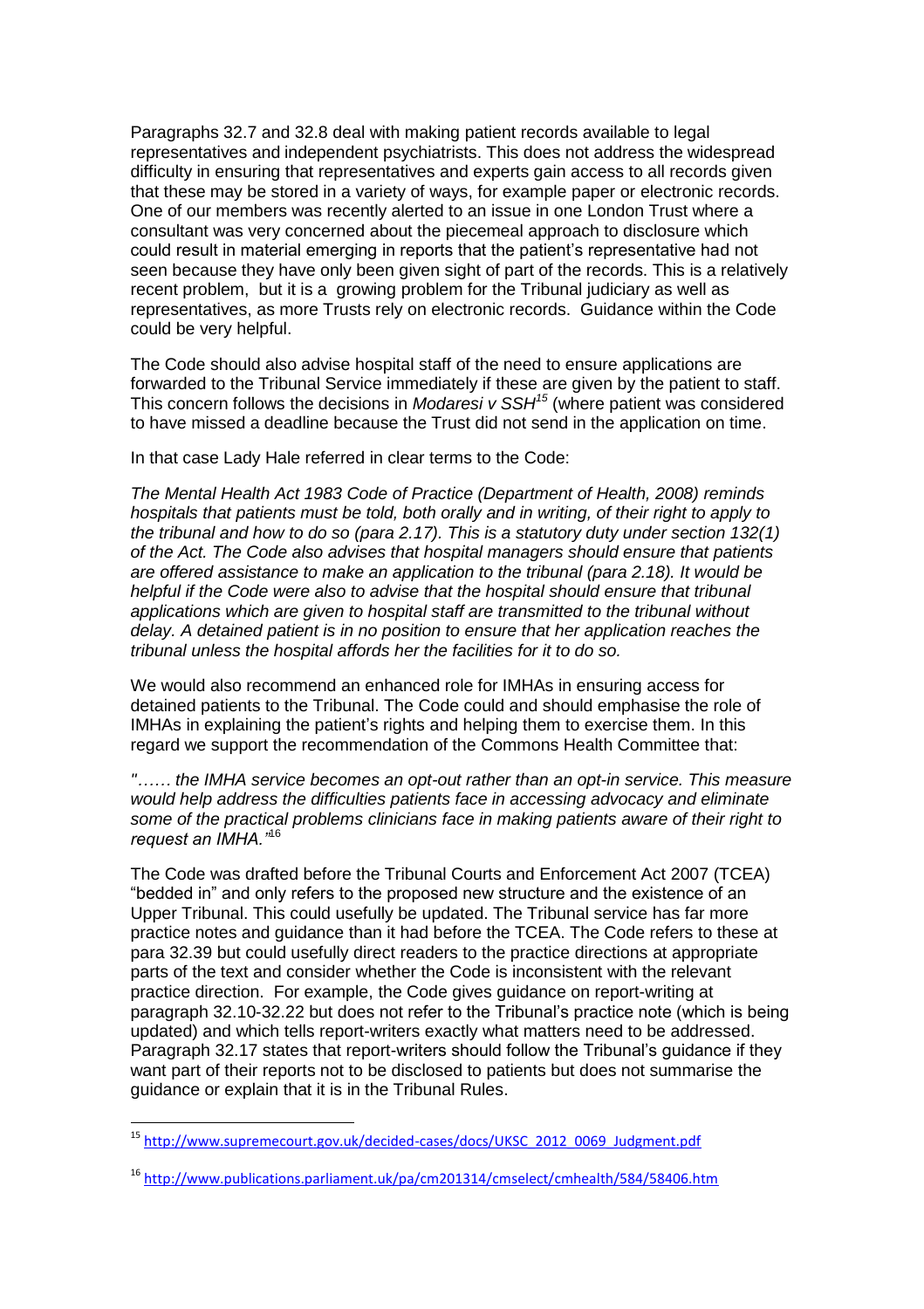Paragraphs 32.33-32.35 deal with appropriate accommodation for Tribunals. Again the Tribunal has a practice note about this and this could be referred to. The paragraphs in the Code do not refer specifically to the room being safe ( i.e available exits) and this should be included. There have been incidents of assaults and attempted assaults in Tribunal rooms that are not suitable for the purpose, which underlines the need for clear guidance.

We have mentioned earlier that more information could be given in the Code to assist access to legal representation. The Code could say more about the role of legal representatives at paragraph 2.18 where it deals with providing information about how to contact a suitably qualified legal representative and more importantly at paragraph 32.5. It may also be prudent to advise all those who read the Code about the professional responsibilities of legal representatives. This could usefully refer to the Law Society's accreditation scheme for representatives and also our practice note on representation before the Tribunal.

## **Other areas of the Code where significant changes are required**

# **(a) "The nearest relative and the unmarried father**

We are aware that there is some uncertainty amongst mental health professionals about the meaning of section 26(2) MHA 1983. Section 26 of the MHA 1983 sets out who will be the Nearest Relative of the patient at the relevant time. Section 26(2) states:

*"In deducing relationships for the purposes of this section, any relationship of the halfblood shall be treated as a relationship of the whole blood, and an illegitimate person shall be treated as the legitimate child of:*

## *[(a) his mother, and*

#### *(b) if his father has parental responsibility for him within the meaning of section 3 of the Children Act 1989, his father."*

The literal interpretation is that this provision is relevant to individuals of all ages, i.e not just to those aged under 18. If section 26(2) applies to patients who are 18 years or older, as well as those under 18, then all unmarried fathers will be excluded from being the adult patient's Nearest Relative whether or not they had parental responsibility when the patient was under 18. This is because parental responsibility ends at 18. This seems to be the view taken by Brenda Hale. Noting in Mental Health Law (5<sup>th</sup> edition, page 85), that PR ends at 18, she asks: *"..so does this mean that the relationship also comes to an end for this purpose?*" She goes on to state: "*This is an outdated exception to the general rule in the Family Law Reform Act 1987 (s1(1)) that relationships are to be construed without regard to whether or not a person's parents were married to each other*."

A different view is offered by David Hewitt.<sup>17</sup> Please also see the views of Professor Richard Jones on this question.<sup>18</sup>

Given the importance of this issue (for example, if the nearest relative is incorrectly identified for a section 3 admission, this impacts upon the validity of the detention), clarity on the correct interpretation of this provision is needed. While it may be that this

 $\overline{a}$ <sup>17</sup> see<http://www.solicitorsjournal.com/comment/illegitimate-concern>

 $18$  Mental Health Act Manual,  $16^{th}$  Edition pg. 191, Professor Richard Jones